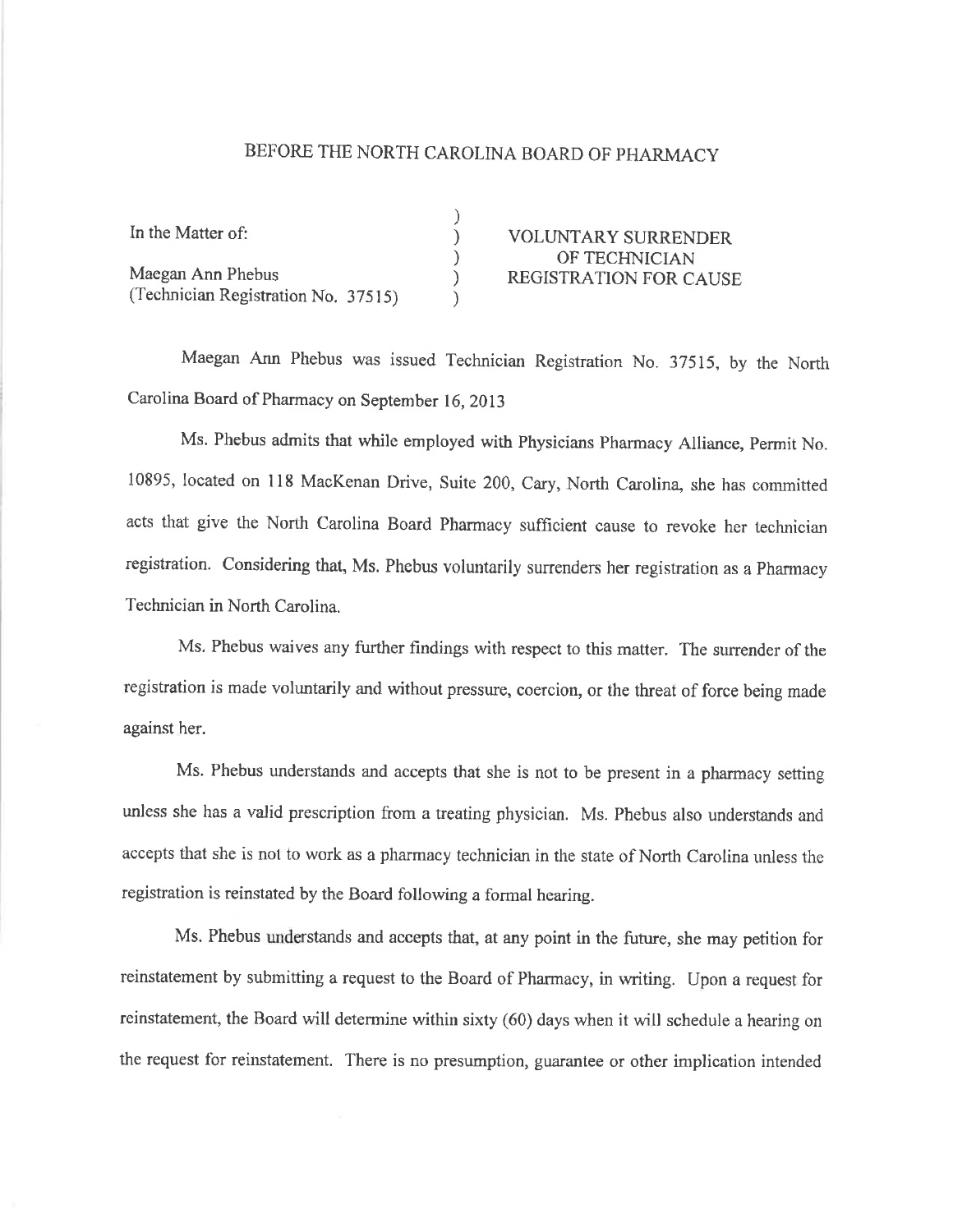within this document that the Board will reinstate the registration. The decision will be made by the Board based on consideration of all available evidence presented at a formal hearing before the Board. The registration will not be returned until and unless the Board issues a reinstatement order after any formal hearing.

This the  $\frac{1}{\sqrt{2}}$  day of  $\frac{\sqrt{2}}{\sqrt{2}}$ , 2016.

Relation fin Phebics